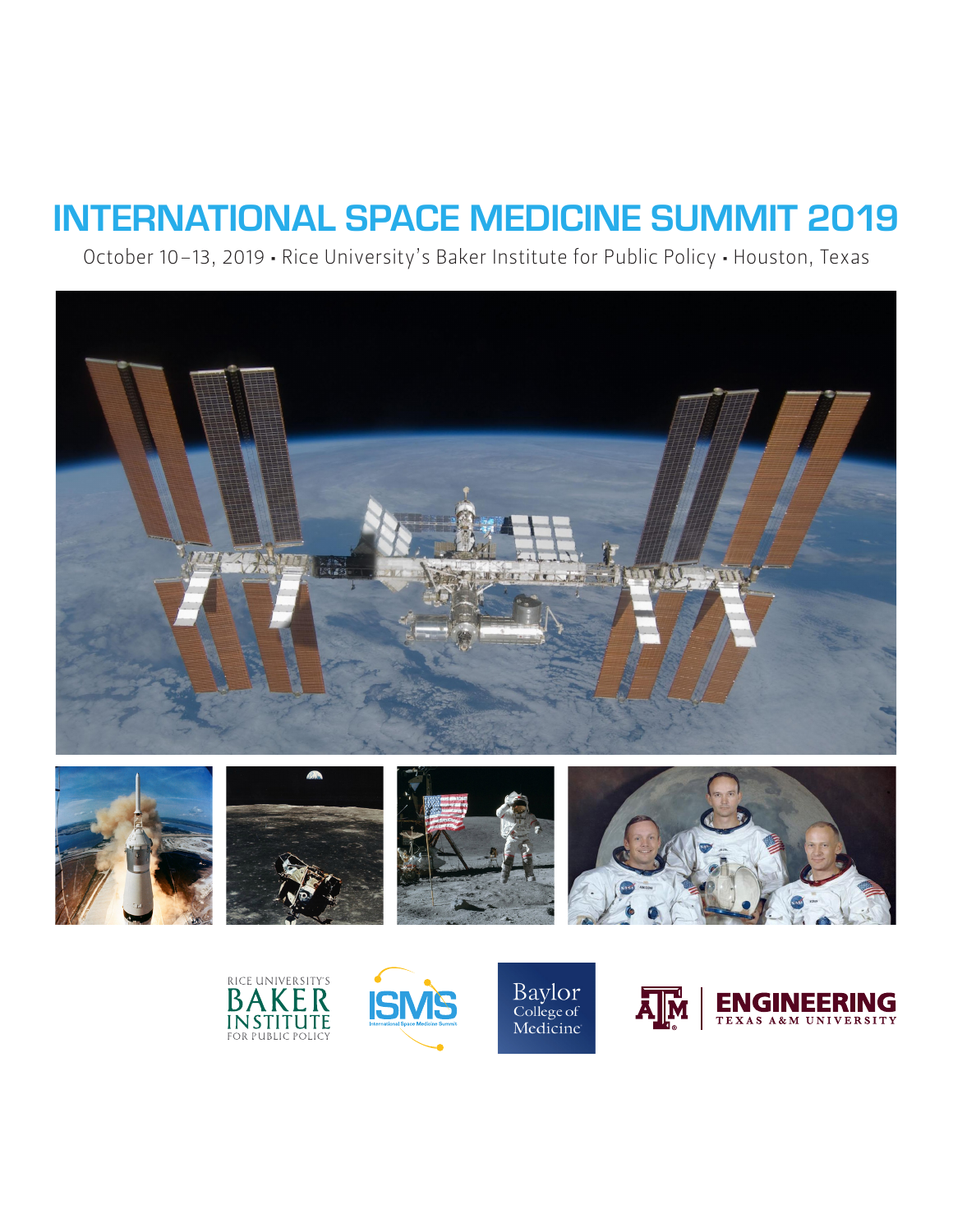October 10–13, 2019 • Rice University's Baker Institute for Public Policy • Houston, Texas

# *About the Event*

As we continue human space exploration, much more research is needed to prevent and/or mitigate the medical, psychological and biomedical challenges spacefarers face. The International Space Station provides an excellent laboratory in which to conduct such research. It is essential that the station be used to its fullest potential via cooperative studies and the sharing of equipment and instruments between the international partners. The application of the lessons learned from long-duration human spaceflight and analog research environments will not only lead to advances in technology and greater knowledge to protect future space travelers, but will also enhance life on Earth.

The 13th annual International Space Medicine Summit on Oct. 10-13, 2019, brings together the leading physicians, space biomedical scientists, engineers, astronauts, cosmonauts and educators from the world's spacefaring nations for high-level discussions to identify necessary space medicine research goals as well as ways to further enhance international cooperation and collaborative research. All ISS partners are represented at the summit.

The summit is co-sponsored by the Baker Institute Space Policy Program, Texas A&M University College of Engineering and Baylor College of Medicine.

# *Organizers*

# Rice University's Baker Institute for Public Policy

The mission of Rice University's Baker Institute is to help bridge the gap between the theory and practice of public policy by drawing together experts from academia, government, media, business and nongovernmental organizations. By involving policymakers, scholars and students, the institute seeks to improve the debate on selected public policy issues in a nonpartisan manner and to make a difference in the formulation, implementation and evaluation of public policy, both domestic and international. The Baker Institute is ranked No. 3 among university-affiliated think tanks in the world. The efforts of Baker Institute fellows and affiliated Rice faculty focus on several ongoing research projects, details of which can be found on the institute's website, www.bakerinstitute.org.

### Baker Institute Space Policy Program

By virtue of a long-standing tradition of collaborative projects between NASA and Rice University, the Baker Institute Space Policy Program is distinctively positioned to influence the national and international debate on the future of manned and unmanned space exploration, commercial space efforts and international cooperation in space. Over 50 years ago, in a speech delivered at Rice University, President John F. Kennedy called for a great national effort to put a man on the moon by the end of the decade, declaring, "The exploration of space will go ahead, whether we join in it or not, and it is one of the great adventures of all time, and no nation which expects to be the leader of other nations can expect to stay behind in the race for space." Today, America's preeminent role in space is being challenged both internationally and domestically. Space policy has become a prominent and contentious public policy issue. The future of America's space program is at a critical point in time; decisions are being made that will affect not only our national security but also our ability to successfully compete with other countries in the commercial use of space.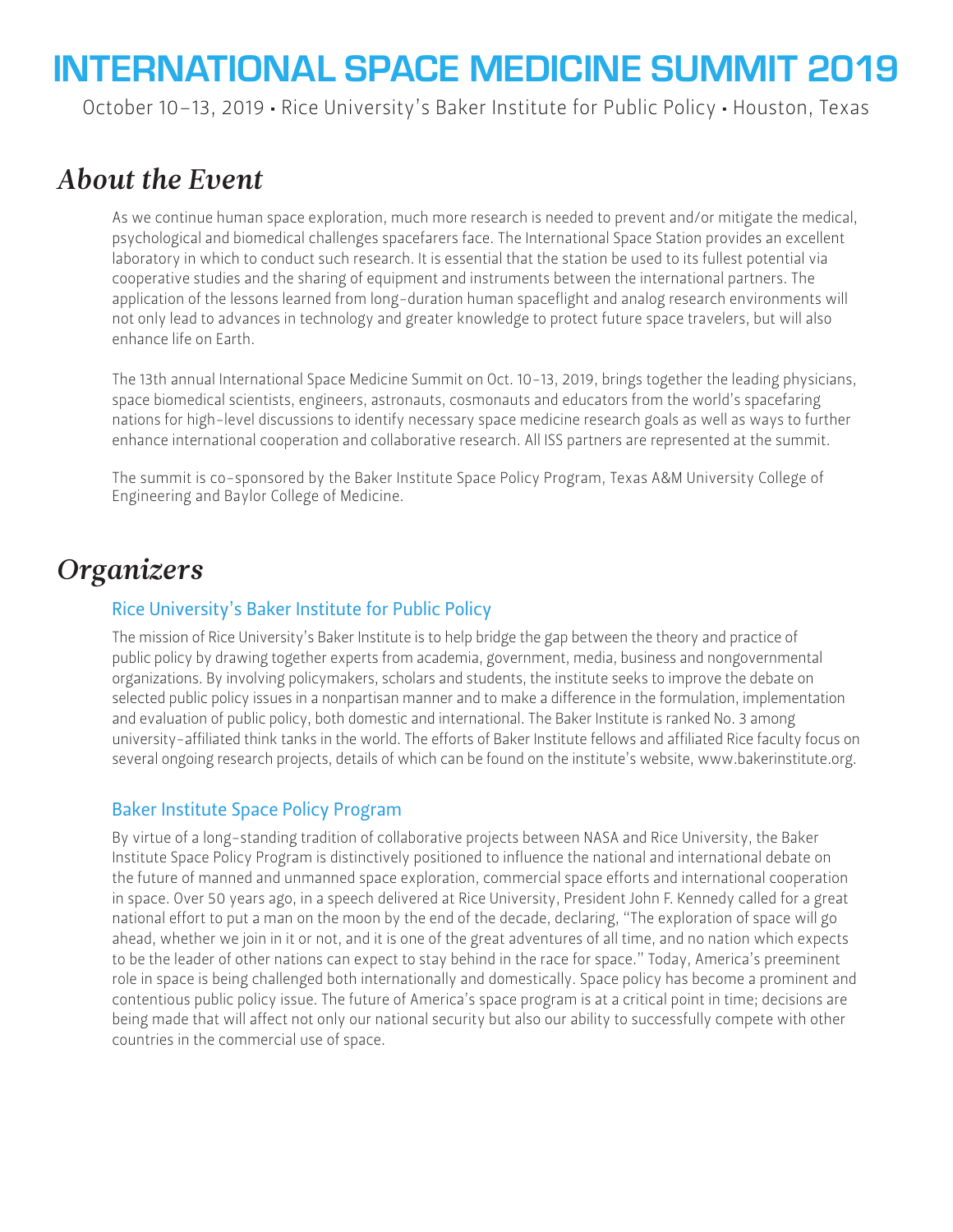October 10–13, 2019 • Rice University's Baker Institute for Public Policy • Houston, Texas

## Baylor College of Medicine

Baylor College of Medicine is committed to being a national leader in advancing human health through the integration of patient care, research, education and community service. The college pursues this mission by promoting patient care of the highest standard, advancing basic and clinical biomedical research, sustaining educational excellence, and fostering public awareness of health and the prevention of disease. Since its founding in 1900, Baylor has grown into an internationally respected medical and research institution. Baylor offers patient care services through several of its Texas Medical Center affiliate hospitals and clinics, with more than 152,000 inpatient visits and 2.2 million outpatient visits annually. The college has more than 70 research and patient care centers and units. More information can be found on the school's website, www.bcm.edu.

## Texas A&M University College of Engineering

Engineering has been a part of Texas A&M University since its inception in 1876 as the Agricultural and Mechanical College of Texas. Today, the College of Engineering is the largest college on the Texas A&M campus, with more than 350 faculty members and more than 15,000 engineering students in its 14 departments. The college is consistently ranked among the nation's top public programs and is also among the top universities in the number of National Merit Scholars, nationally recognized faculty and funded research.

As a major department within the Texas A&M University College of Engineering, Aerospace Engineering is among the top programs in the United States providing unique cutting-edge educational and research opportunities, including space exploration, national defense, air transportation, communications and sustainable energy. With an enrollment of nearly 500 undergraduate and 115 graduate students, we offer a modern curriculum that is balanced across the three principal disciplines of aerospace engineering: aerodynamics and propulsion, dynamics and control, and materials and structures. The program also benefits from strong connections to major aerospace industries, the Department of Defense and NASA.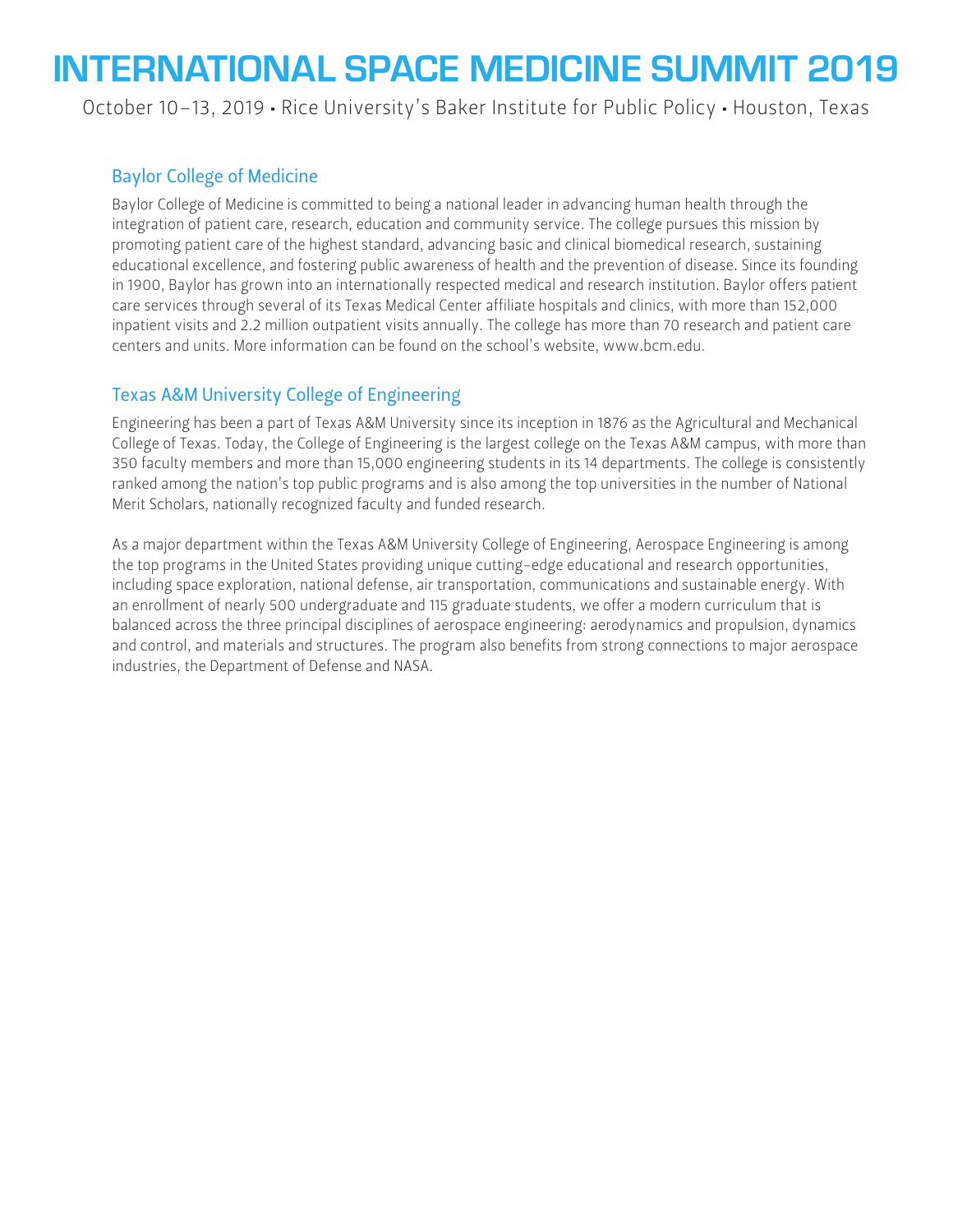October 10–13, 2019 • Rice University's Baker Institute for Public Policy • Houston, Texas

# *Participating Organizations*

Association of Air Medical Services (AAMS) Association of American Medical Colleges (AAMC) Association of Space Explorers (ASE) Athena Global Bauman Moscow State Technical University (Bauman MSTU) Baylor College of Medicine (BCM) Boeing Space Exploration Boise State University Canadian Space Agency (CSA) CEPStone LLC Center for the Advancement of Science in Space (CASIS) China Astronaut Research and Training Center (ACC) Commonwealth Scientific and Industrial Research Organisation (CSIRO) Gagarin Cosmonaut Research and Training Center (GCTC) German Aerospace Center (DLR) European Space Agency (ESA) Florida State University (FSU) Foundation for International Space Education (FISE) Harvard University Hawaii Space Exploration Analog & Simulation (HI-SEAS) Henry Ford Health System (HFHS) Indian Space Research Organization (ISRO) Institute for Biomedical Problems (IBMP) International Space School Educational Trust (ISSET) International Space University (ISU) Japan Aerospace Exploration Agency (JAXA) Johns Hopkins School of Medicine KBRwyle King's College London Lawrence Berkeley National Laboratory Lone Star Flight Museum Louisiana State University (LSU) Lunar and Planetary Institute (LPI) Massachusetts Institute of Technology (MIT) Mayo Clinic Arizona The Methodist Hospital (TMH) Moscow State University The Museum of Flight National Aeronautics and Space Administration (NASA) National Institutes of Health (NIH) Norwegian Centre for Space-related Education (NAROM) Rice University Rice University's Baker Institute for Public Policy RSC Energia Russian Academy of Sciences (RAS) Russian Federal Space Agency (ROSCOSMOS)

Saudi Space Commission (SSC) SciArt Exchange Space Center Houston Stanford University Swansea University Texas A&M University (TAMU) Texas A&M University College of Engineering Texas A&M University at Galveston Texas Health Resources Tietronix/Safetronix UK Space Agency Universities Space Research Association (USRA) University College London (UCL) University of California, Davis University of California, San Diego University of Geneva University of Houston (UH) University of Illinois University of Maryland University of Michigan University of Missouri University on Delhi, India University of Pennsylvania University of Roma Tor Vergata University of Southampton University of Wollongong, Australia The University of Texas Health Science Center at Houston (UTHSC) The University of Texas Medical Branch at Galveston (UTMB)

The University of Texas Southwestern Medical Center at Dallas (UTSW)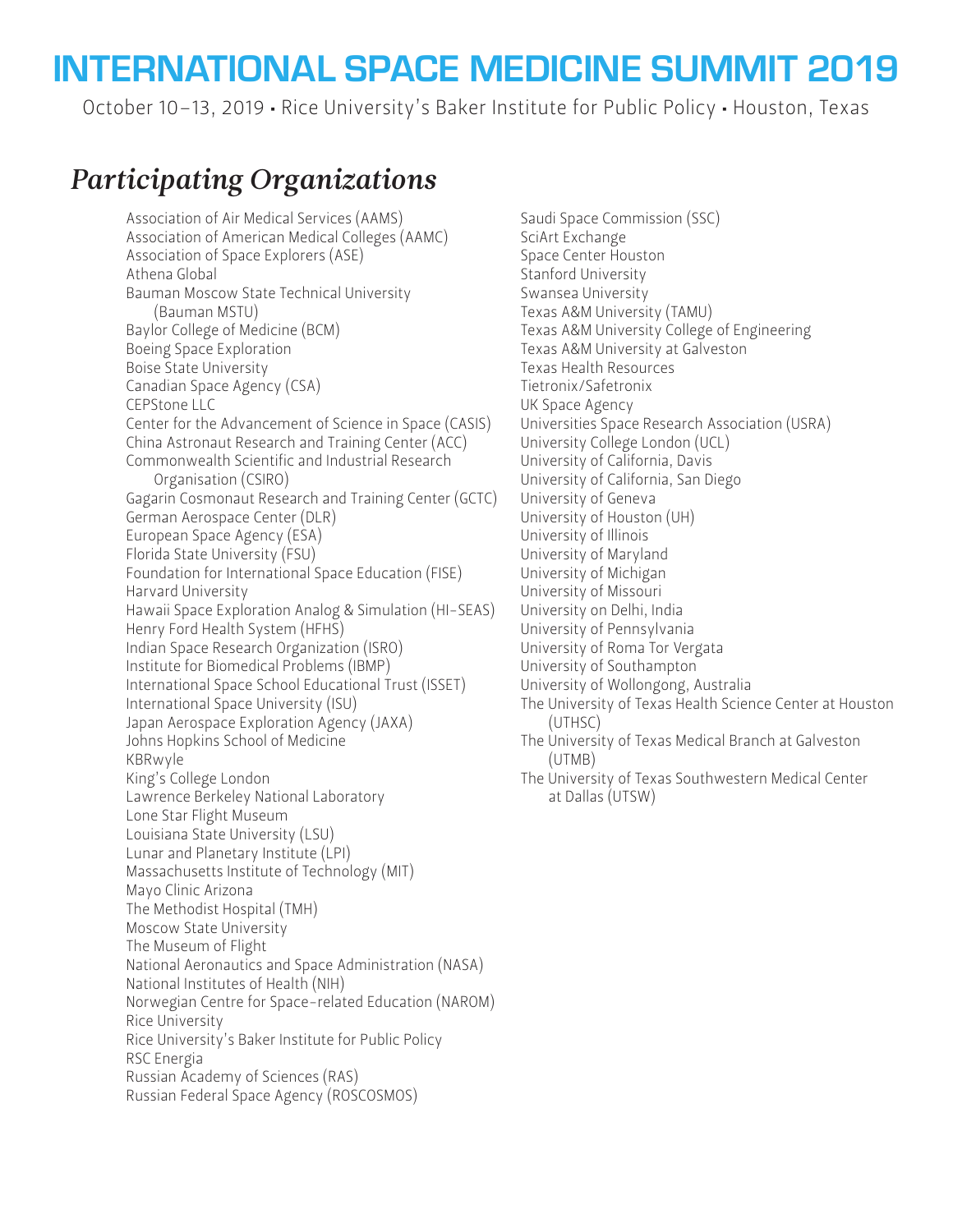October 10–13, 2019 • Rice University's Baker Institute for Public Policy • Houston, Texas

# *Agenda*

# *Thursday, October 10*

1800 Opening Reception James A. Baker III Hall, Rice University

# *Friday, October 11*

0800 Continental Breakfast

### Welcome, Introductions and Opening Remarks

### 0830 The Honorable Edward P. Djerejian

Director, Rice University's Baker Institute for Public Policy

### George W.S. Abbey

Senior Fellow in Space Policy, Rice University's Baker Institute for Public Policy

### Bonnie J. Dunbar

TEES Eminent Research Professor, Department of Aerospace Engineering, Texas A&M University

### Jeffrey Sutton

Director, Center for Space Medicine, Baylor College of Medicine

### Opening Address

Introduction: George W.S. Abbey, Baker Institute

### 0855 **Michael Fossum**

Vice President, Texas A&M University; and Chief Operating Officer, Texas A&M University at Galveston

### Panel I — Lunar Exploration

Introduction: George W.S. Abbey, Baker Institute

0915 **Moderator:** Leroy Chiao, Astronaut

### **Panelists**

Ken Bowersox, Astronaut Walter Cunningham, Astronaut Bonnie J. Dunbar, Astronaut Michael Lembeck, University of Illinois Donald Pettit, Astronaut William Shepherd, Astronaut Isabelle Tremblay, CSA

### **Topics**

- Lunar exploration and international cooperation
- Private companies and their role in supporting lunar exploration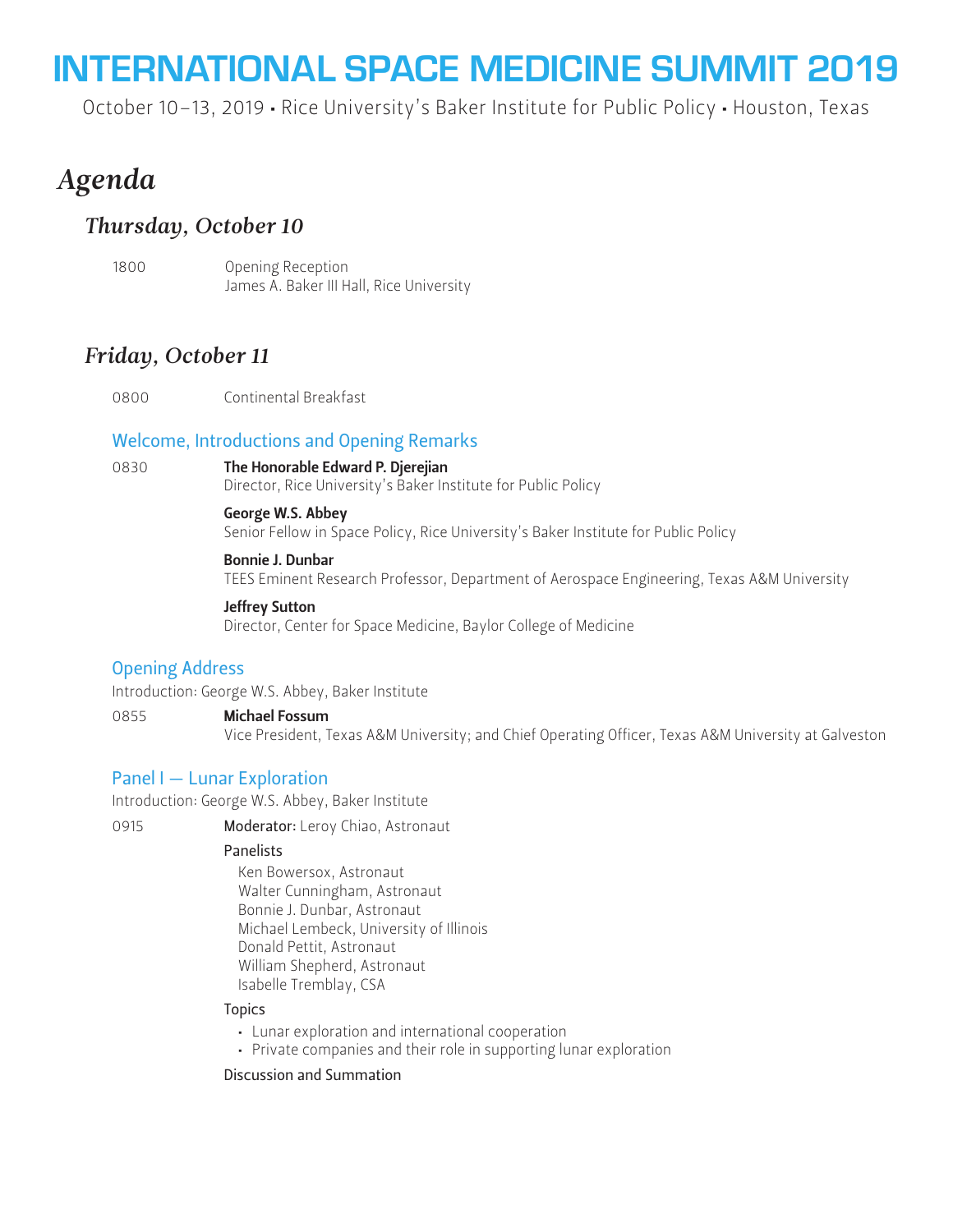October 10–13, 2019 • Rice University's Baker Institute for Public Policy • Houston, Texas

### Panel II — Maximizing Use of the International Space Station

Introduction: Jeffrey Sutton, BCM

1030 Moderators: Donald Pettit, Astronaut; and Inesa Kozlovskaya, IBMP

#### Panelists

Michael Barratt, Astronaut Bonnie J. Dunbar, Astronaut Mikhail Kornienko, Cosmonaut Kris Lenhardt, NASA Soichi Noguchi, Astronaut Alexey Polyakov, IBMP Julie Robinson, NASA Salizhan Sharipov, Cosmonaut Eugenia Yarmanova, IBMP

### **Topics**

- Sharing facilities and data
- Cooperative research
- Effective utilization and sharing of crew time

#### Discussion and Summation

### Luncheon and Panel III — Flight Surgeons

Introduction: Jeffrey Sutton, BCM

1145 Moderator: Richard Jennings, UTMB

### Panelists

Serena Auñón-Chancellor, NASA Michael Barratt, Astronaut Alex Grishin, GCTC Atsuhiro Mitsumaru, JAXA Brian Pinkston, UTMB Ed Powers, UTMB Josef Schmid, NASA William Shepherd, Astronaut

#### **Topics**

- Military flight surgeons interacting with crew on long deployments
- Flight surgeon-crew relationships preflight, in-flight and during rehabilitation for long-duration missions
- Application to exploration missions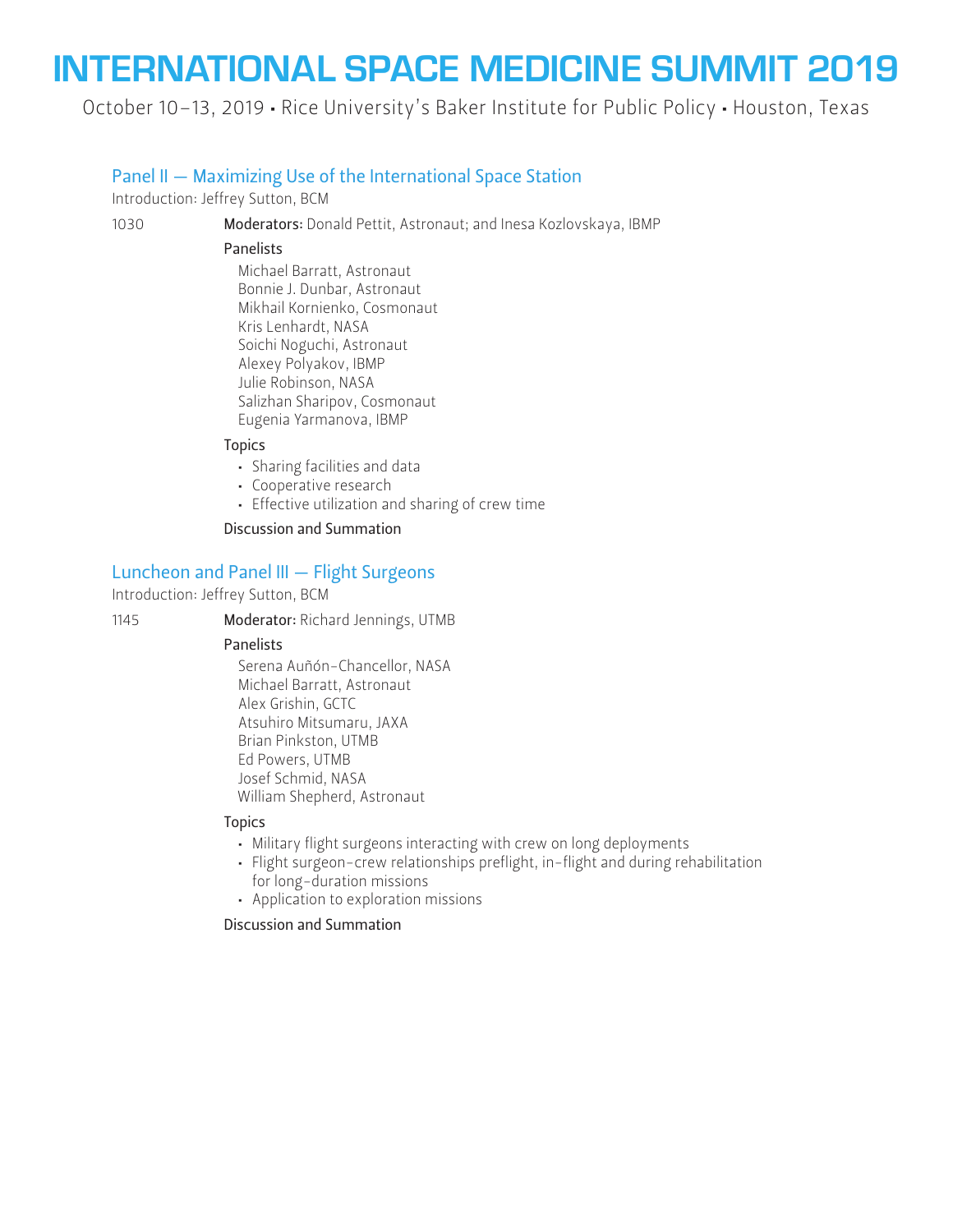October 10–13, 2019 • Rice University's Baker Institute for Public Policy • Houston, Texas

## Panel IV — Longitudinal Studies

Introduction: Bonnie J. Dunbar, Astronaut

1330 Moderator: Michael Barratt, Astronaut

#### Panelists

Susan Bloomfield, TAMU Bill Carpentier, NASA Bonnie J. Dunbar, Astronaut Richard Jennings, UTMB Soichi Noguchi, Astronaut Ronak Shah, NASA Mary Van Baalen, NASA Cheryl Walker, BCM

### **Topics**

- Information available concerning the short- and long-term medical consequences of long-duration exposure to space and subsequent readaptation to Earth's environment
- Uncertainties in the projection of the risks of late effects from space radiation
- Sharing data

### Discussion and Summation

1500 Break

### Panel V — New Frontiers in Space Medicine

Introduction: Jeffrey Sutton, BCM

1515 Moderator: Michael Barratt, Astronaut

### Panelists

 Serena Auñón-Chancellor, NASA David Dinges, University of Pennsylvania Karina Marshall Goebel, NASA Fathi Kouria, NASA Steve Laurie, KBRwyle Brandon Macias, NASA Eugenia Yarmanova, IBMP

### **Topics**

- Assuring safety for participants with medical deficits
- Recent findings on Spaceflight Associated Neuro-ocular Syndrome (SANS) and vascular considerations in long-duration spaceflight
- Effects related to mission duration

### Discussion and Summation

1700 Reception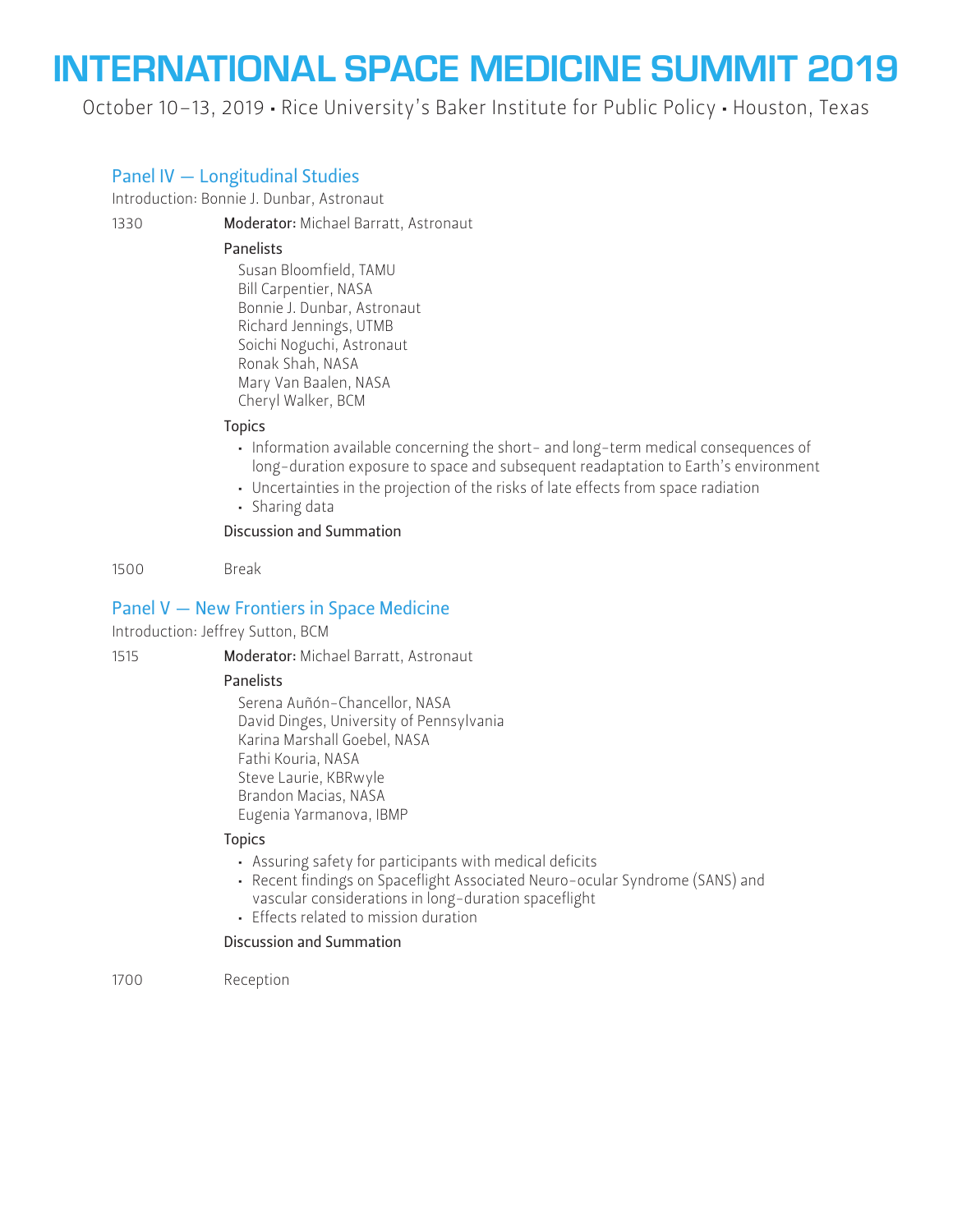October 10–13, 2019 • Rice University's Baker Institute for Public Policy • Houston, Texas

### Dinner and Evening Address

Introduction: Bonnie J. Dunbar, Astronaut

1830 Melinda Sheffield-Moore

Professor and Department Head, Health and Kinesiology, Texas A&M University

# *Saturday, October 12*

0800 Continental Breakfast

## Panel VI — Genomics and Spaceflight

Introduction: Richard Jennings, UTMB

0830 **Moderator:** Michael Barratt, Astronaut

### Panelists

Penelope Bonnen, BCM Leroy Chiao, Astronaut Marissa Covington, NASA Dorit Donoviel, BCM Elena Fomina, IBMP Jonathon Galazka, NASA Fathi Kouria, NASA

### **Topics**

- Overview of NASA GeneLab project
- Contribution of 'omics studies to human research goals
- Enabling precision medicine for space crews
- Performing genomic experiments in the ISS laboratory
- Ethical issues in astronaut genomic studies

### Discussion and Summation

1000 Break

### Panel VII — Apollo: 50th Anniversary

Introduction: George W.S. Abbey, Baker Institute

1015 **Moderator: Richard Jennings, UTMB** 

### Panelists

Chuck Berry, NASA Bill Carpentier, NASA Walter Cunningham, Astronaut Jay Honeycutt, NASA Glynn Lunney, NASA Thomas Stafford, Astronaut

### **Topics**

- Challenges and achievements
- Lessons learned
- Contributions to the success of the Apollo Program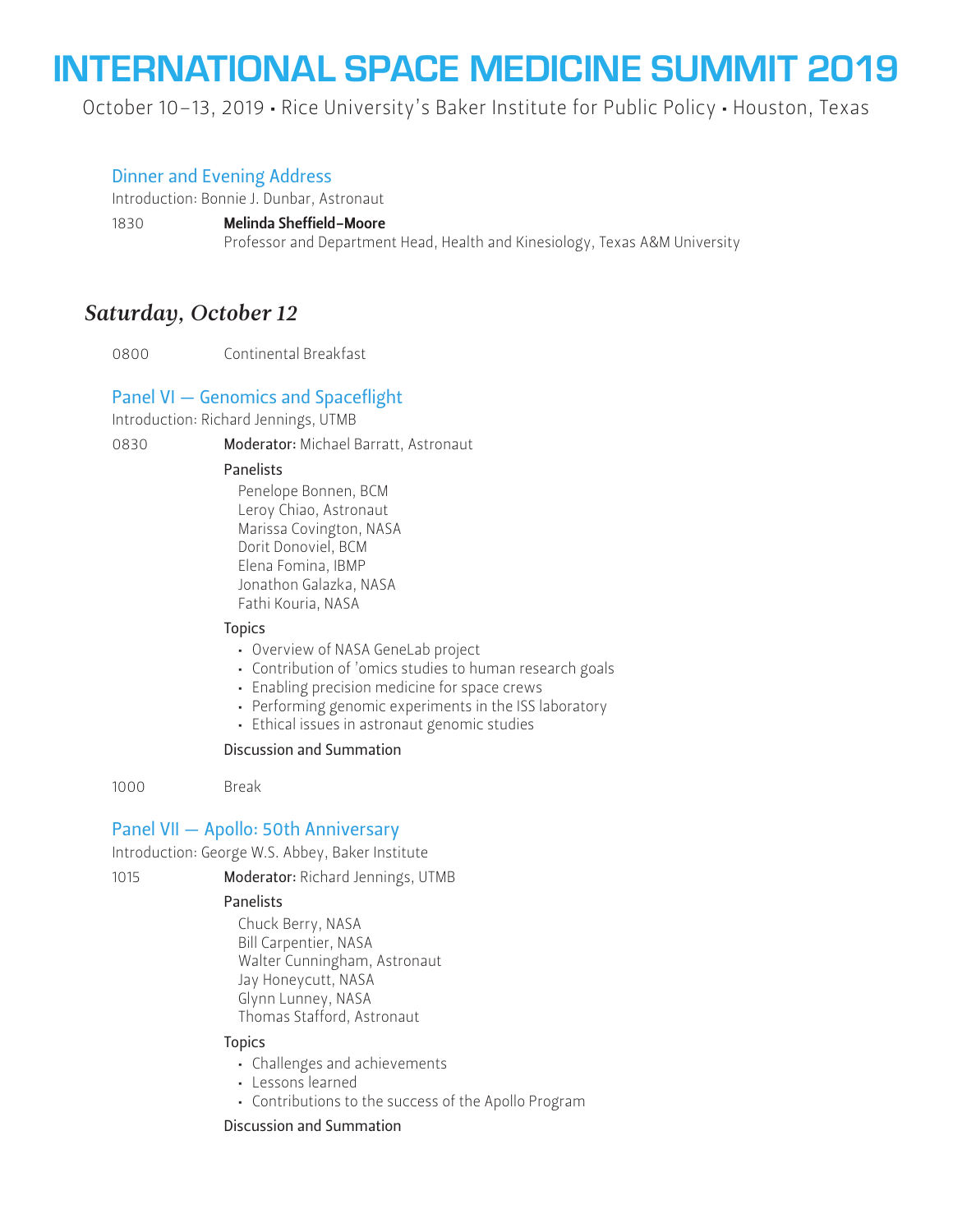October 10–13, 2019 • Rice University's Baker Institute for Public Policy • Houston, Texas

### Luncheon and Panel VIII — Human Spaceflight and Automation

Introduction: George W.S. Abbey, Baker Institute

1145 **Moderator**: Steve Robinson, UC Davis

#### Panelists

Tamara Ilina, RSC Energia Lee Morin, Astronaut William Shepherd, Astronaut Heidi Weber, NASA

#### Topics

- Automated control criteria
- Requirements for human control
- Back-up control options
- Testing, verification and training

### Discussion and Summation

### Panel IX — Radiation

Introduction: Leroy Chiao, Astronaut

1315 **Moderator:** Jeffrey Sutton, BCM

### **Panelists**

David Alexander, Rice University Becky Blue, Mayo Clinic Arizona Jeff Chancellor, LSU John Charles, Space Center Houston Kristin Fabre, BCM Peter Norsk, BCM

### **Topics**

- Increased risks with mission lengths
- Mitigating risks
- Shielding for protection and for countermeasures
- Effects of long-term radiation on brain performance

#### Discussion and Summation

1415 Break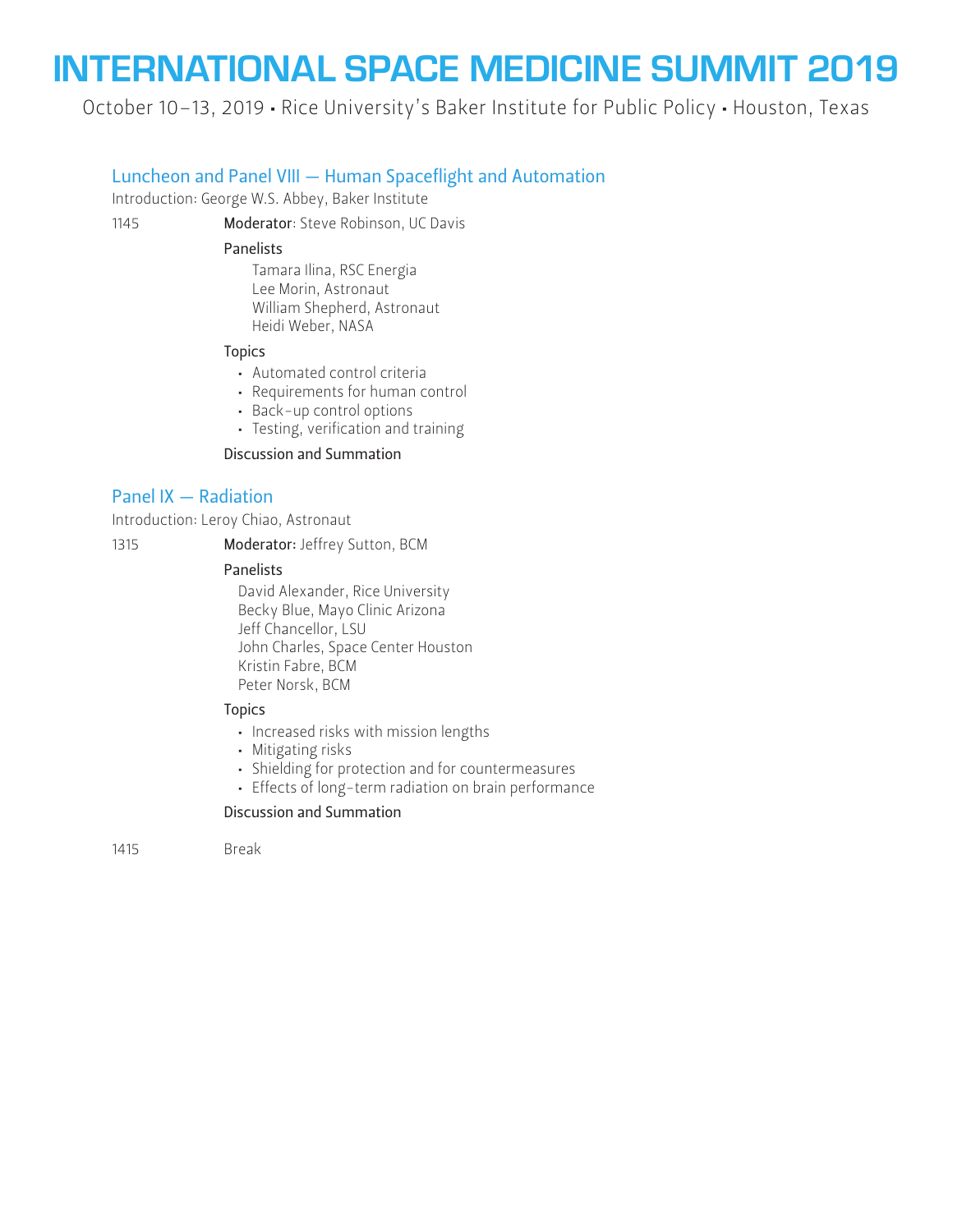October 10–13, 2019 • Rice University's Baker Institute for Public Policy • Houston, Texas

## Panel X — Education and STEM Advances

Introduction: George W.S. Abbey, Baker Institute

1430 Moderator: Bonnie J. Dunbar, Astronaut

### Panelists

Tony Antonelli, Lockheed Martin Linda Godwin, Astronaut Elena Fomina, IBMP Kevin Fong, University College London Michael Lembeck, University of Illinois Stephen Robinson, UC Davis Salizhan Sharipov, Cosmonaut Isabelle Tremblay, CSA Andrew Turnage, ASE

### **Topics**

- Stimulating interest in science and engineering education
- Benefits of an international educational program
- Benefits and opportunities for student exchange programs
- SPHERES

Discussion and Summation

# Panel XI — Cooperative Use of Analogs

Introduction: Richard Jennings, UTMB

1530 Moderator: Michael Barratt, Astronaut

### Panelists

Roni Cromwell, NASA David Dinges, University of Pennsylvania Mikhail Kornienko, Cosmonaut Cheryl Lowry, UTMB Scott Parazynski, Astronaut Josef Schmid, NASA Salizhan Sharipov, Cosmonaut William Shepherd, Astronaut

### Topics

- Application of remote expeditions to human performance in space
- Necessity for high fidelity and realistic analogs to simulate spaceflight